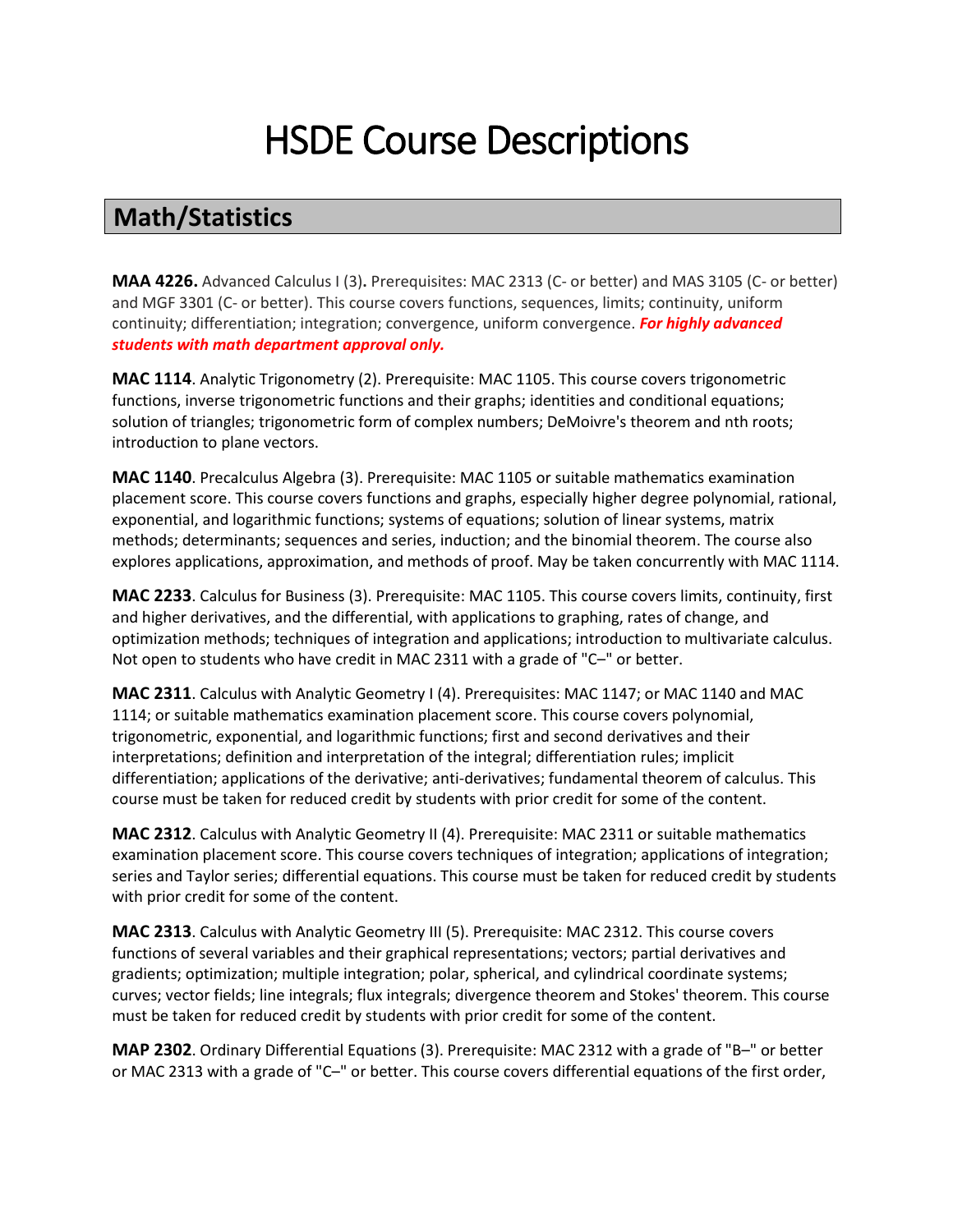linear equations of the second, systems of first order equations, power series solutions, Laplace transforms, numerical methods. Not open to students having credit in MAP 3305.

**MAS 3105**. Applied Linear Algebra I (4). Prerequisite: MAC 2312. This course covers Gaussian elimination, vector spaces, least squares problems, determinants, eigenvalues and eigenvectors, linear transformations, applications.

**MAS 4203.** Theory of Numbers (3)**.** Prerequisites: MAS 3105 and prior experience with mathematical proofs (MGF 3301, MAD 2104, or other proving experience). This course covers the Euclidean algorithm; congruencies, quadratic residues, the law of quadratic reciprocity, and an elementary discussion of arithmetic functions and distribution of primes. *For highly advanced students with math department approval only.*

**MAS 4302**. Introduction to Abstract Algebra I (3)**.** Prerequisites: MAS 3105 and prior experience with mathematical proofs (MGF 3301, MAD 2104 or other proving experience). This course covers groups, permutation groups, subgroups, group homomorphisms, structure of groups, rings, ideals, ring homomorphisms, rings of quotients, polynomials, factorization, fields, field extensions. *For highly advanced students with math department approval only.*

**MGF 3301**. Introduction to Advanced Mathematics (3). Prerequisite: MAC 2312. This course is an introduction to the methods of mathematics through such a variety of classical and modern topics as set theory, algebra, real number topology, and graph theory. Axioms and proofs are emphasized throughout. Not open to students who have received credit for MAD 2104.

**MTG 4302.** Elementary Topology I (3)**.** Prerequisite: MAC 2313 and prior experience with mathematical proofs (MGF 3301, MAD 2104 or other proving experience). This course examines topological spaces, metric spaces, connectedness, compactness, separation properties, topology of the plane, and product spaces. *For highly advanced students with math department approval only.*

**STA 1013**. Statistics Through Example (3). This course provides students with a background in applied statistical reasoning. Fundamental topics are covered including graphical and numerical description of data, understanding randomness, central tendency, correlation versus causation, line of best fit, estimation of proportions, and statistical testing. Statistical thinking, relevant ideas, themes, and concepts are emphasized over mathematical calculation. In this class students learn many of the elementary principles that underlie collecting data, organizing it, summarizing it, and drawing conclusions from it.

**STA 2122**. Introduction to Applied Statistics (3). Prerequisite: MAC 1105. Special note: No credit given for STA 2122 if a grade of "C-" or better is earned in STA 2171, STA 3032, or QMB 3200. This course covers normal distributions, sampling variation, confidence intervals, hypothesis testing, one-way and two-way analysis of variance, correlation, simple and multiple regression, contingency tables and chisquare tests, and non-parametric statistics. No credit given for STA 2122 if a grade of "C–" or better is earned in STA 2171, STA 3032, or QMB 3200.

**STA 3024**. SAS for Data and Statistical Analyses (3). Prerequisite: STA 2023 or STA 2122. This course introduces students to the SAS programming language in a lab-based format. The objective is for students to develop programming and statistical computing skills to address data management and analysis issues using SAS. The course also provides a survey of some of the most common data analysis tools in use today and provides decision-making strategies in selecting the appropriate methods for extracting information from data.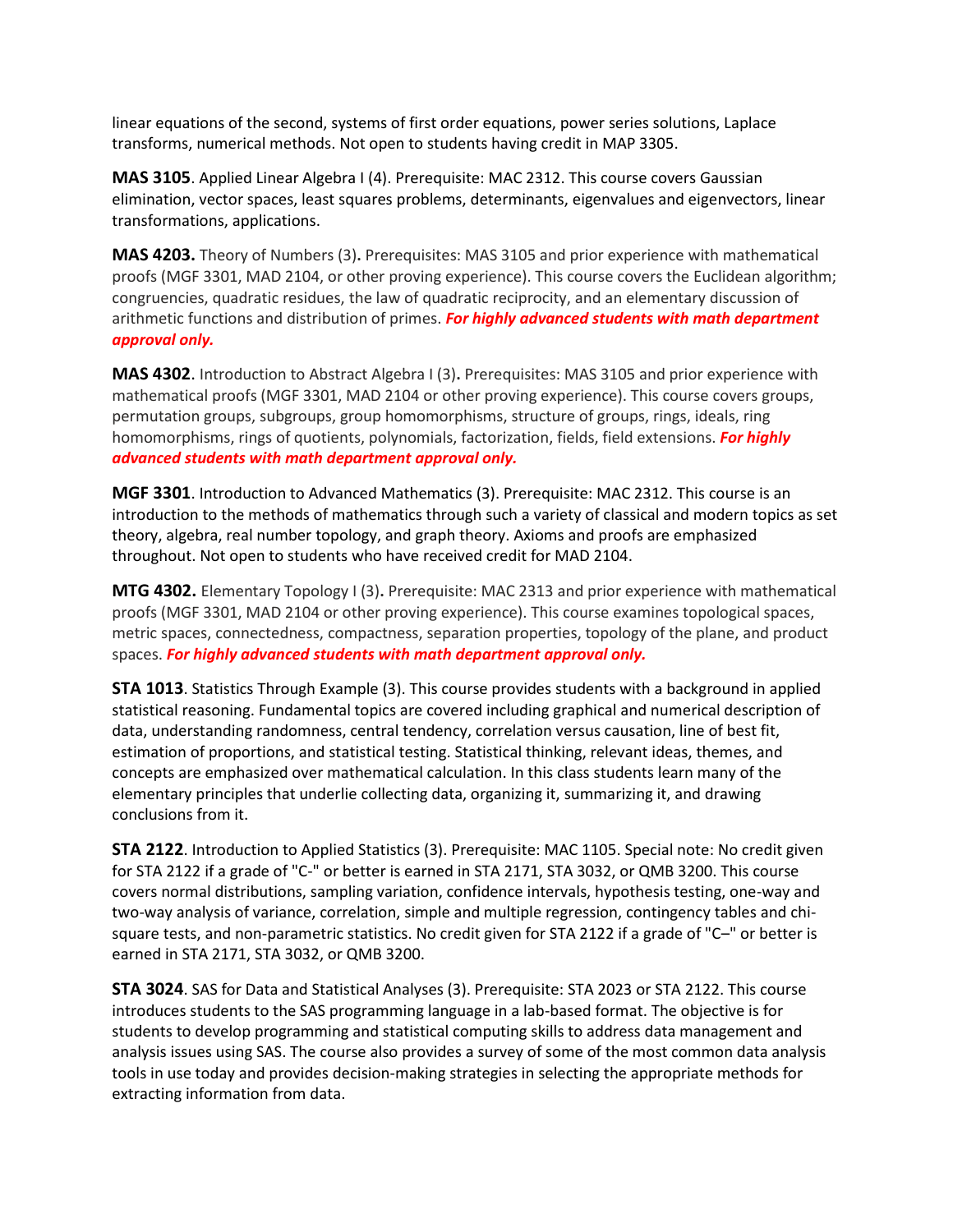# **Social Science/History**

**AMH 2097.** Nationality, Race, and Ethnicity in the United States (3)**.** This course explores the history of immigration to the United States. Topics include the evolution of ethnic cultures and the role of race in adjustment, and related conflicts from colonial times to the present. The course does not count as credit toward the history major.

**ANT 2000**. Introduction to Anthropology (3). This introductory course offers a holistic approach to understanding what it means to be human, studying humans and human behavior from the perspectives of evolution and genetics, the archaeological record, and language and culture.

**ASH 1044.** Middle East History & Civ (3). This introductory course is on Middle Eastern history and culture with a considerable emphasis on the impact of religion: Christianity, Judaism, and Islam. The primary emphasis of the course is to understand the historical and cultural background of the major problems facing the Middle East today. The course does not count as credit toward the history major.

**ASH 3100.** History of Asia (3). This course is an introduction to political, cultural, and economic Asian history from antiquity to the present. It places special emphasis not only on the study of important Asian kings and leaders but also on the various religions which originated in Asia.

**CPO 2002**. Introduction to Comparative Government and Politics (3). This course addresses government institutions and current political parties throughout the world, as well as theories that explain similarities and differences among countries. Topics may include electoral systems, parliamentary systems, causes of political change, democratization, political culture, ideologies, and economic and social policy. Examples are drawn from Western democracies and developing countries.

**ECO 2013**. Principles of Macroeconomics (3). This course explores aggregate economics and national income determination, money and monetary theory, present macroeconomic conditions, and aggregative policy alternatives; theory of international trade and the balance of payments; economic growth and development.

**ECO 2023**. Principles of Microeconomics (3). This course covers consumption, production, and resource allocations considered from a private and social point of view; microeconomic problems and policy alternatives; economics of inequality and poverty; and comparative economic systems.

**INR 2002** Introduction to International Relations (3). This course introduces students to the study of international relations. Major topics include the different actors that participate in international relations and the different goals they pursue, the processes of conflict and cooperation, and recent trends in international politics.

**LAH 1093.** Latin Amer: Cross-Cult Hist (3). This course is a cross-cultural history of Latin America focusing on women, Native Americans, African-Americans, mestizos, and mulattoes in historical context. The course does not count as credit toward the history major.

**PSY 2012** General Psychology (3) This course is a broad overview covering important psychological principles and findings within major subfields of psychology, and the basic scientific methods employed. A "bio-psycho-social" approach is emphasized throughout so that all behaviors (including how we think,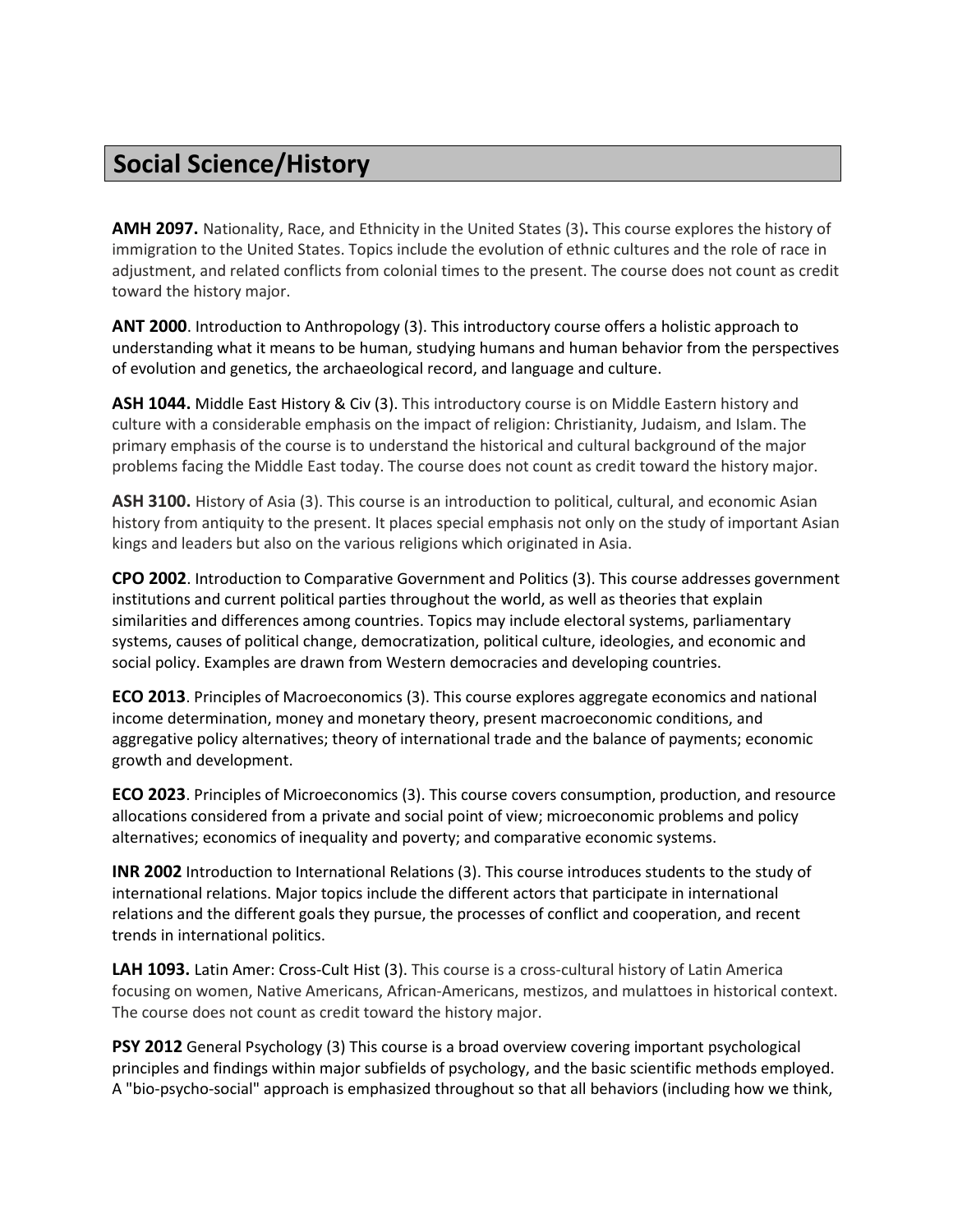feel, and act) are discussed in terms of biological, psychological, and social determinants and consequences.

**SYG 1000**. Introductory Sociology (3). This course is an introduction to the fundamentals of sociology. In the course, emphasis is placed on exposure to the basic findings of empirical research studies in a wide range of areas traditionally examined by sociologists.

**SYG 2010.** Social Problems (3)**.** This course represents a study of various contemporary social problems in an urbanized society, which may include such topics as education, the family, politics, the economy, race relations, drug use and alcoholism, over-population, and other issues.

#### **Humanities**

**ARH 2090.** Great Discoveries in World Archaeology (3). This course investigates the meaning and the role of archaeology in shaping our past and present lives. In particular, we ask questions about the purpose, the means, and the agencies behind the excavation process, and thus touch upon the theoretical underpinnings of archaeology as a science. The course is a comprehensive survey that begins with the basics of human evolution and covers the history and material culture of key ancient civilizations, including those that populated the Mesopotamian and Mediterranean basins.

**CLT 3370.** Classical Mythology (3)**.** This course is a survey of Greco-Roman myth and legend, readings from illustrative ancient authors in English translation, approaches to the study of ancient myth.

**CLT 3378**. Ancient Mythology, East and West (3). This course provides students with an introduction to the mythological traditions from a diverse group of ancient cultures, including those of Greece and Rome, the Near East, Northern Europe, India, China, Africa, and the Americas.

**HUM 2020.** The Art of Being Human: Examining the Human Condition Through Literature, Art, and Film (3)**.** In this course, students gain an overview of the development of Western culture from Antiquity to the present as it is expressed through the arts (painting, sculpture, architecture, literature, music, film and the performing arts), and especially through literature. The course examines the human condition through culture and the arts to better understand how the humanities are interconnected.

**MUH 2019.** Modern Popular Music (3)**.** This course surveys the development of popular music in America from the early 20th century to the present with a focus on the cultural, social, economic, technological, and political conditions surrounding that music. The course widens student's comprehension of the times, places, cultural contexts, intellectual debates, and economic conditions that foster (or hinder) artistic innovation.

**MUH 2051**. Music in World Cultures (3). This course provides an introductory survey of various musical traditions in a global perspective, exploring music both as a phenomenon of sound and as a phenomenon of culture. Students analyze tradition as a constantly evolving and transformative entity that nurtures and sustains core cultural values. The social context of music, including social structure, geography, globalization, mass mediation, conceptions of religion, instruments, aesthetic priorities, and cultural beliefs that inform music within given cultural contexts is emphasized.

**MUL 2010**. Music Literature, Listening and Understanding (3). This course is an introduction to music as a manifestation of human culture, as an expressive art form, and as an intellectual discipline. The course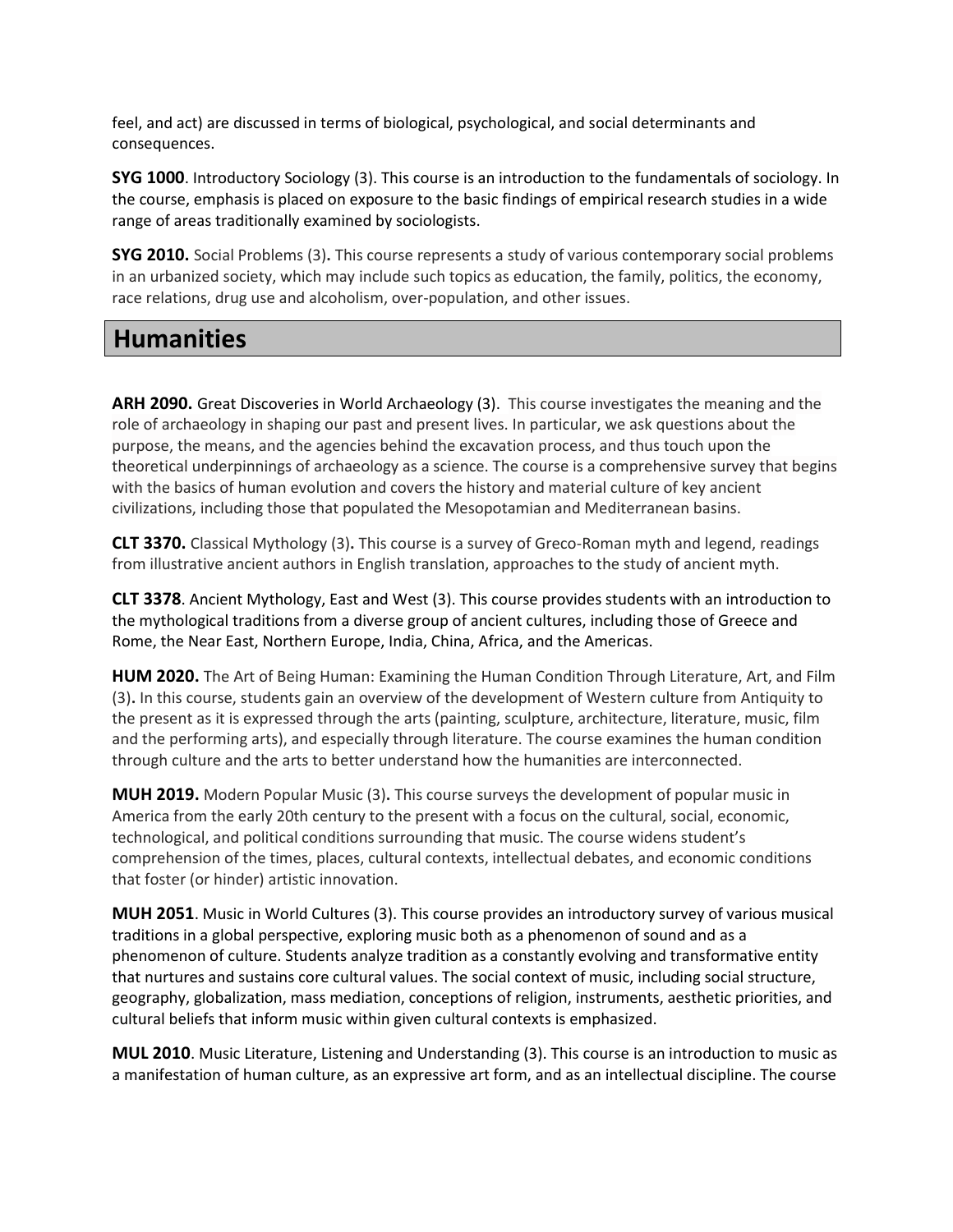also develops a knowledge of a variety of significant musical repertoire, skills for perceptive listening, and the ability to respond to musical expression with critical insight.

**PHI 2100**. Reasoning and Critical Thinking (3). This course is designed to provide students with an understanding of the logical foundation of arguments and decisions. The course emphasizes acquisition of the skills necessary to construct clear, persuasive arguments. Students practice using reasoning to support conclusions and decisions. Students also evaluate reasons, data, arguments and conclusions presented in a variety of everyday circumstances.

**REL 1300.** Introduction to World Religions (3)**.** This course surveys the major living religious traditions of the world, with attention to their origins in the ancient world and their classic beliefs and practices.

**REL 2210.** Introduction to the Old Testament (3)**.** This course studies the history, religious thought, and social institutions of ancient Israel as reflected primarily in its literature.

**REL 2240.** Introduction to the New Testament (3)**.** This course introduces students to the writings of the New Testament in the context of the historical development of early Christianity.

#### **Natural Science**

**AST 1002**. Planets, Stars, and Galaxies (3). This course provides general acquaintance with some of the facts, concepts and scientific methods of astronomy. As a liberal study course, the goal is to help students learn some basic facts of astronomy as well as gain an appreciation of astronomy as a science, the universe, and the current scientific ideas about its history and its future.

**AST 1002L**. Planets, Stars, and Galaxies Laboratory (1). Corequisite: AST 1002. This course, which consists of outdoor and indoor labs, provides a hands-on introduction to astronomy as an observational science. In the outdoor labs students learn how to make observations and measurements of planetary, stellar and galactic objects using either your unaided eyes, binoculars or a telescope. The indoor labs acquaint them with the telescope, the coordinate system used to locate astronomical objects on the sky, the motion of objects in the sky and other basic concepts of astronomy.

**BSC 1005.** General Biology for Nonmajors (3)**.** This course consists of four units of contemporary biology topics, taught by biology professors/researchers who specialize in the subject matter. Topics vary each semester. The course emphasizes the development of science proficiency by teaching students to understand, use, and interpret scientific explanations of the natural world and apply this knowledge to social, environmental, political or wellness issues.

**BSC 1005L.** General Biology Laboratory for Nonmajors (1)**.** This course emphasizes the development of multiple aspects of science proficiency for all students: knowing, using, and interpreting scientific explanations of the natural world; generating and evaluating scientific evidence and explanations; understanding the nature and development of scientific knowledge; and participating productively in the practices and discourses of science. Specifically, this course includes multiple investigations of the core concepts in biology that engage students in the practices of scientific inquiry. Biological systems are analyzed through experimentation, dissection, observation, and modeling.

**CHM 2210**. Organic Chemistry I (3). Prerequisite: CHM 1046 and CHM 1046L, each with a grade of "C–" or better. Students who complete CHM 1045 or CHM 1050 with a grade of "B" or better and have instructor permission may take this course simultaneously with either CHM 1046 or CHM 1051. This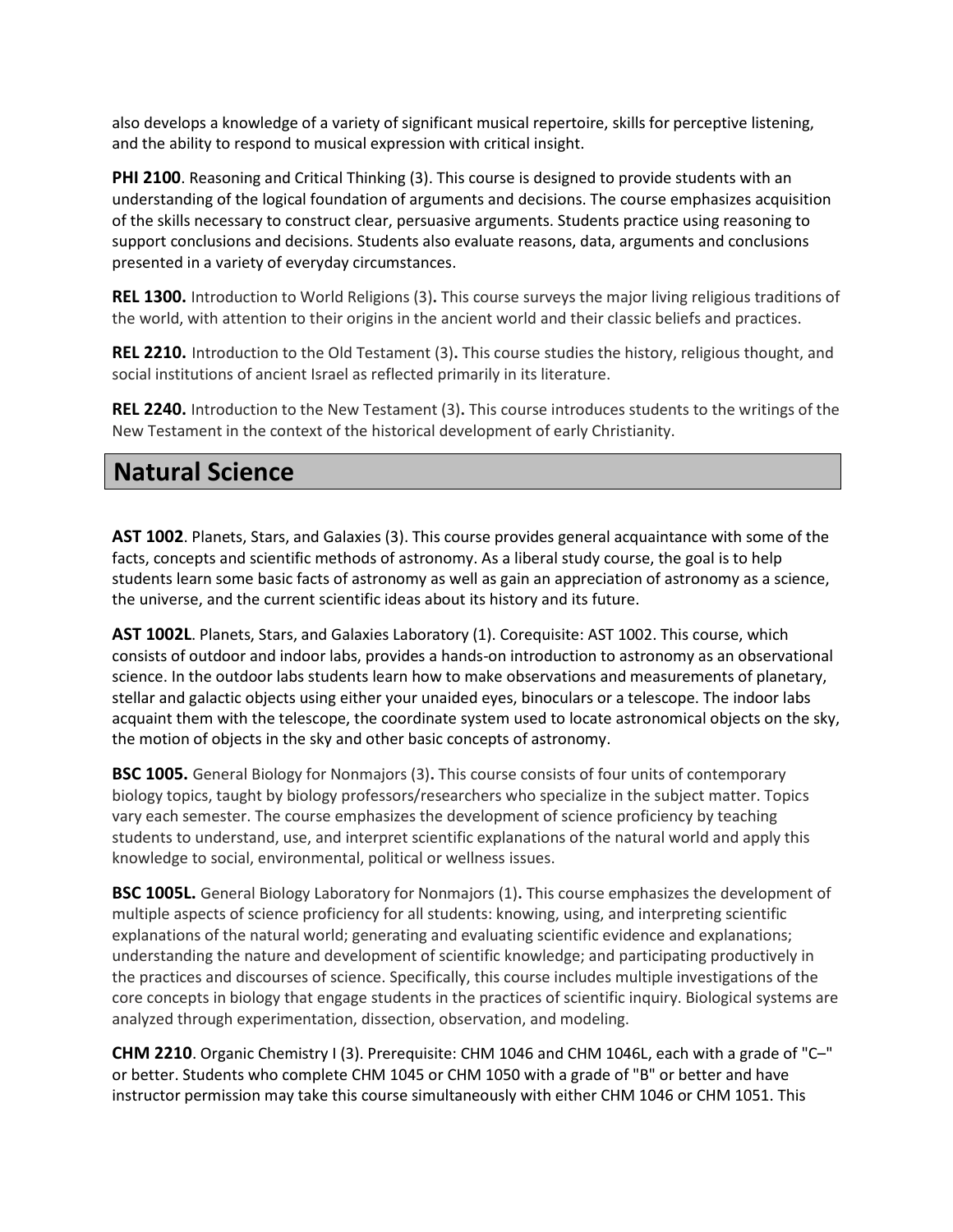course is the first in a sequence of courses for chemistry majors, premedicine students, biologists, or any other majors requiring a good background in organic chemistry, the course covers the fundamentals of structure and chemical behavior of organic molecules.

**ESC 1000** Introductory Earth Science (3) This course is an introduction to the study of planet Earth, its internal dynamics, and surficial weathering, erosion, sedimentary processes, the composition and motion of its oceans and atmosphere, and its origin as part of the solar system. Course credit may not be received for this course and also GLY 1000, GLY 1030, or GLY.

**EVR 1001** Introduction to Environmental Science (3). This course is an introduction to environmental science that covers the basic functioning of the earth's environmental system and human effects on that system.

**PCB 3043**. General Ecology (3). This course focuses on topics such as: population biology; population growth; community processes, succession, nutrient cycling, and energy flow; species interactions; ecological efficiency; and biogeographical ecology.

**PCB 3063**. General Genetics (3). This course is an introduction to the principles of transmission and molecular genetics of prokaryotes and eukaryotes and significance of these principles to other aspects of biological science.

**PHY 1020** Physics and Technology for Future Presidents (3) This course is for non-science majors and contains the essential physics students need in order to understand today's core science and technology issues, and to become the next generation of world leaders. The course empowers students possessing any level of scientific background with the tools they need to make informed decisions and to argue their views persuasively with anyone, expert or otherwise.

**PHY 2048C** General Physics A (5). (For science majors.) Prerequisite: MAC 2311. This course is designed to provide students with an understanding of how and why things move. Topics covered include kinematics, forces, energy, momentum, oscillations, and thermodynamics. The course is intended for physical science majors and engineers and to be taken as a sequence with General Physics B (PHY 2049C) and Intermediate Modern Physics (PHY 3101). Completing Modern Physics entitles students to a minor in physics. Calculus is used in this course.

**PHY 2053C** College Physics A (4). (For science majors.) Prerequisites: MAC 1114 and MAC 1140 with grades of "C–" or better or suitable mathematics examination placement score. Corequisite: PHY 2053L. This course is the first semester of a two-semester sequence for life-sciences students and is intended to provide a general knowledge of the basic concepts of physics relating to mechanics, energy, gravity, rotational motion, fluids, heat, thermodynamics, vibrations and waves. Physics is based on problem solving and this class involves both solving word problems and performing laboratory exercises. The level of mathematical skill necessary to complete this course is a strong proficiency with algebra (especially word problems) and trigonometric functions; calculus is not used.

**PSB 2000**. Introduction to Brain and Behavior (3). This course helps students understand basic nervous system mechanisms that underlie behavior and how systematic observation and experimentation are involved in constructing our understanding of these mechanisms. The course also conveys an appreciation for utilizing critical thinking and scientific knowledge when making important decisions. (Cannot be taken after PSB 3004C.)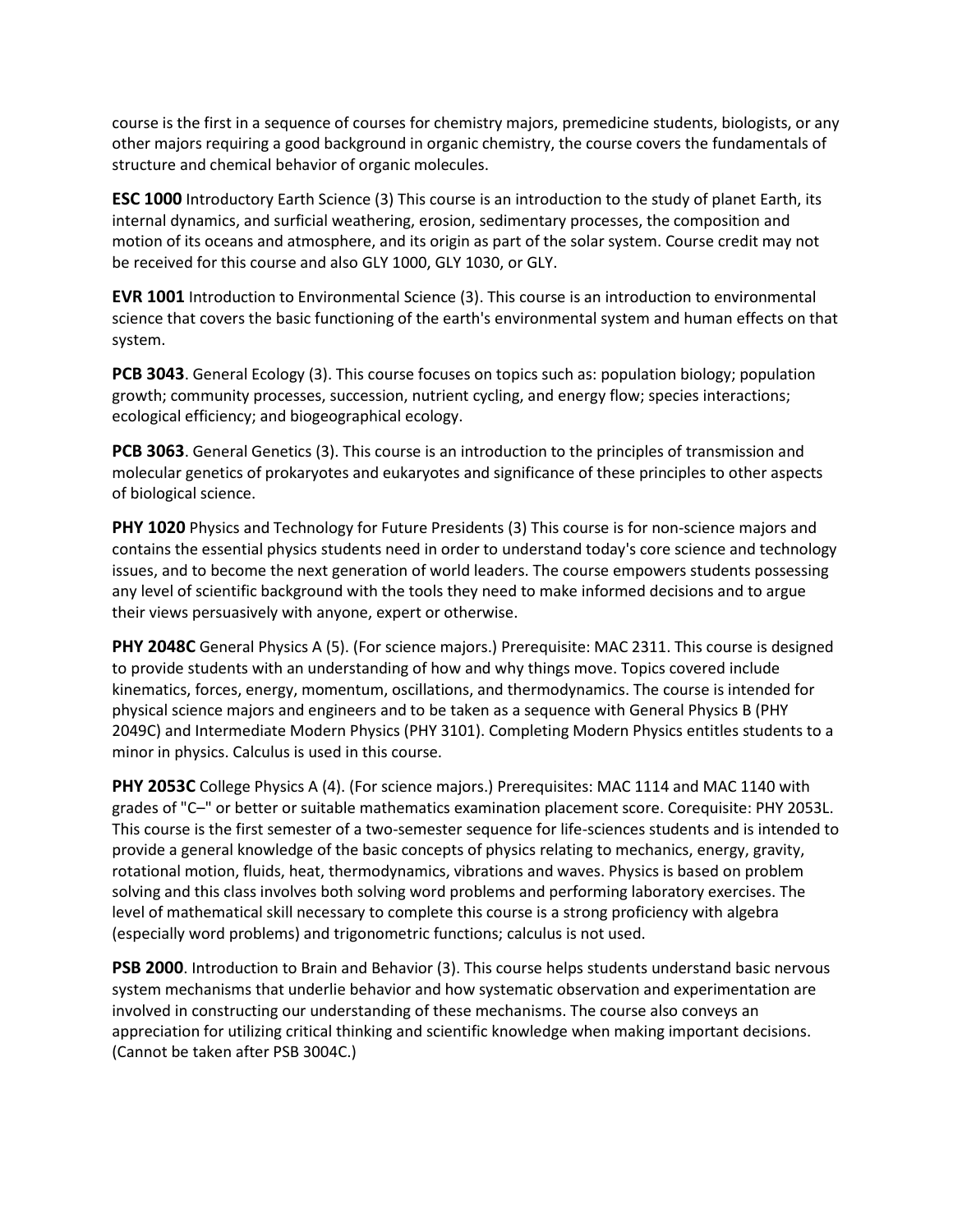#### **Computer Science**

**CGS 2060**. Computer Fluency (3). This course teaches important computer and digital technology concepts and skills necessary to succeed in careers and in life. Course topics range from computer literacy basics, to today's technologies, and to the information systems on which today's businesses and organizations depend. Students learn about telecommunications, the Internet and the Web, management information systems, digital media, information security, digital society, as well as ethics.

**CGS 2100**. Microcomputer Applications for Business/Economics (3). This course enables students in business and economics to become proficient with microcomputer hardware and software applications that are typically used in the workplace. The following topics are covered: hardware concepts, operating systems, word-processing, spreadsheets, databases, networks, Internet, World Wide Web, multi-media presentations, and information systems. May not be applied toward computer science major or minor. Not open to students with credit in CGS 2060.

**CGS 3066**. Web Programming and Design (3). This course provides an overview of Internet communications and information services, as well as the technologies on which the Internet and Web are built. The course emphasizes Web design, development, and programming with participants learning the latest tools and techniques for building professional-grade, dynamic, and interactive Web pages and sites.

**CGS 3416**. Java Programming for Non-specialists (3). Prerequisite: MAC 1105. This course covers Java basics, a review of structured and object-oriented programming concepts, classes, constructors, interfaces, exceptions, I/O, graphics concepts, jar files, compilation, virtual machines, applications, applets, APIs, HTML, XML, and XHTML.

**CGS 3465.** Introduction to Programming Using Python (3)**.** Prerequisite: MAC 1105. This course includes Python basics, use of Python control and data structures, use of Python functions, Python I/O, and implementation of basic Python programming tasks. This course satisfies the University's Computer Competency requirement.

**COP 3014**. Programming I (3). Prerequisite: MAC 1140. This course covers fundamental concepts and skills of programming in a high-level language. Flow of control: sequence, selection, iteration, subprograms. Data structures: arrays, strings, structs, ADT lists and tables. Algorithms using selection and iteration (decision making, finding maxima and minima, basic searching and sorting, simulation, etc.). Good program design using a procedural paradigm, structure, and style are emphasized. Interactive and file IO. Testing and debugging techniques. Intended primarily for computer science or computer engineering majors, or anyone who is required to take COP 3330.

**COP 3363.** Intro to Programming in C++ (3). Prerequisite: MAC 1140. This course covers fundamental concepts and skills of programming in C++ in the Unix Environment. This course is primarily for Computer Science majors who are taking upper division CS courses. Students are also instructed on efficient program design using a combination of procedural and Object Oriented paradigms.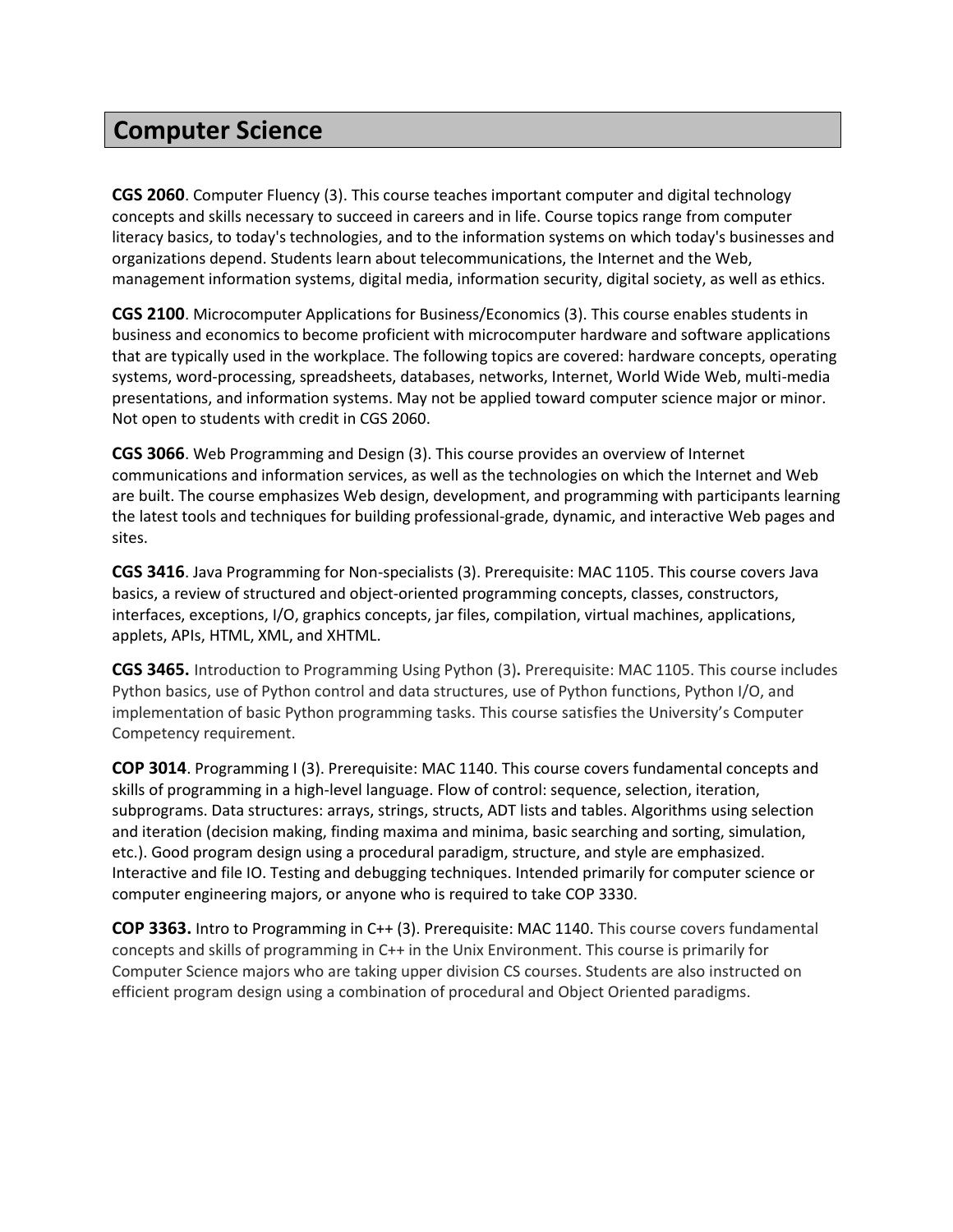## **Information Technology**

**COP 2258.** Problem Solving with Object Oriented Programming (3)**.** This interdisciplinary course is designed for students who are interested in understanding the principles that govern Object-Oriented Programming (OOP) and software development in order to assist with problem-solving in their own disciplines. The course addresses algorithm building principles, problem-solving strategies, how to analyze problems to identify requirements, and how to design an object-oriented solution. Students design, write, and debug computer programs.

**LIS 2360.** Web Applications Development (3)**.** This course introduces students to industry best practices and standards in proper website design and development, using object-oriented programming techniques. Coursework is focused on applying website design and development principles and techniques to projects. Students learn basic programming concepts while building an understanding of the power and complexities of modern web programming languages. The course provides a solid foundation in computer programming for the web: syntax and data structures, conditionals, objects, scope, the DOM and event handling.

**LIS 2527.** Digital Storytelling in Information Environments (3)**.** This course helps students build their presentation skills through an understanding of the role of storytelling in the context of information environments such as the family, library, school, business, and social media. Students learn how to use stories to understand these environments better and to communicate, teach, learn, lead, and advocate when operating within them. Students learn traditional stories, write original stories, and present stories in class exercises and assignments. Students also learn to critique story presentations and to provide constructive feedback to other developing storytellers.

**LIS 2780.** Database Concepts (3)**.** This course examines relational database management systems using a typical, commercial DBMS, such as Microsoft Access and/or MySQL and Oracle. Topics include data modeling, database design, implementation, forms and reports, and remote access to databases. The goal of this course is to provide students with a basic understanding of database design, implementation, and management concepts and techniques.

#### **Foreign Languages**

**ARA 1120**. Elementary Arabic I (4). This course is for students who have no previous knowledge of Modern Standard Arabic. The aim is basic proficiency in the four language skills: reading, writing, speaking, and listening. Basic vocabulary, sentence structure, grammar, and pronunciation in Modern Standard Arabic are introduced as well as one Arabic dialect. This course follows a communicative approach. It enables students to put the language they are learning into actual use. May not be taken concurrently with ARA 1121 and/or 2220 or by native speakers.

**ARA 1121**. Elementary Arabic II (4). Prerequisite: ARA 1120. This course introduces extended vocabulary and grammar, and basic conversation is emphasized. Students start conversing in spoken Arabic as well as reading and writing in Modern Standard Arabic. This course also develops the students' knowledge of Arab culture. May not be taken concurrently with ARA 1120 and/or 2220 or by native speakers.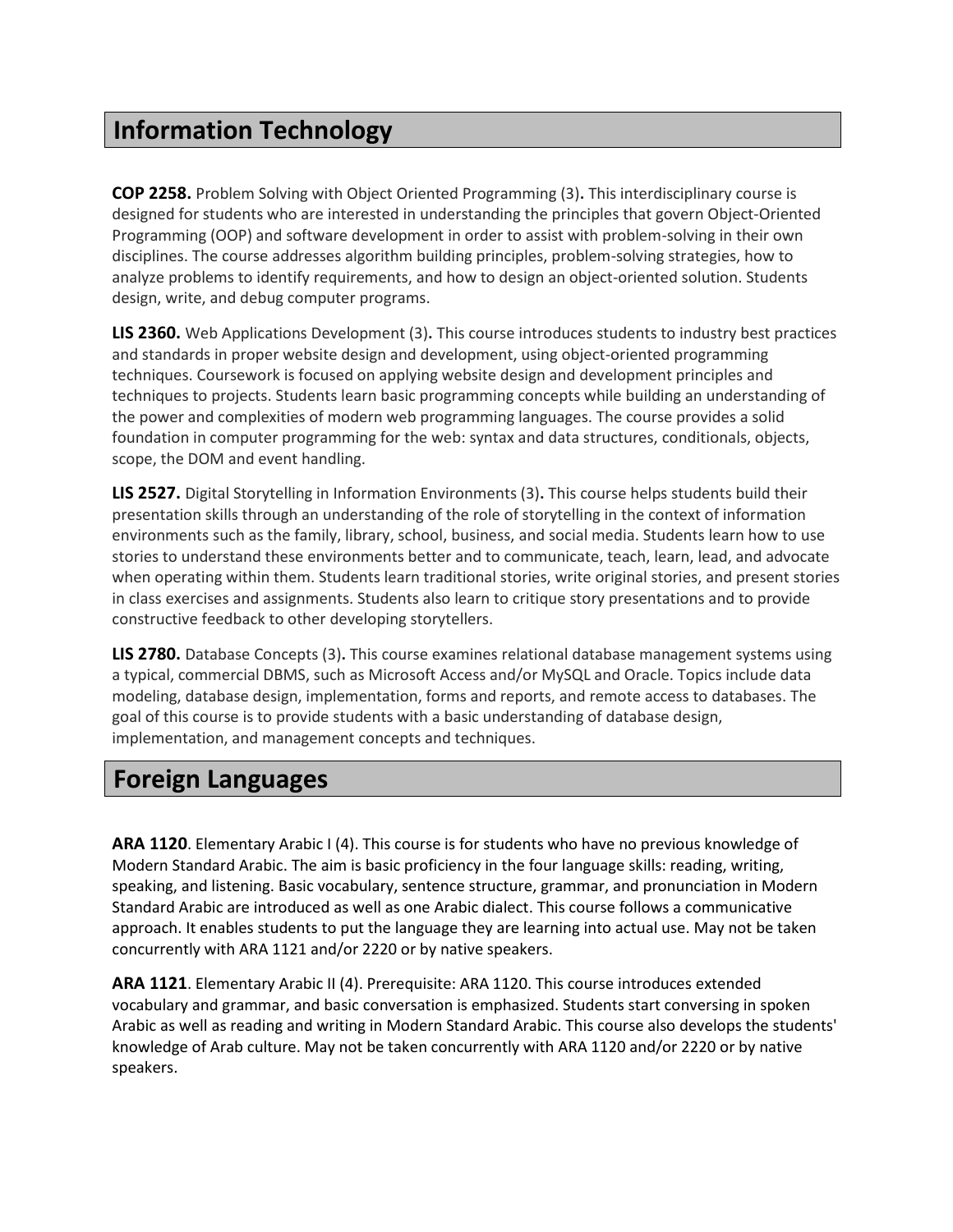**ARA 2220**. Intermediate Arabic (4). Prerequisite: ARA 1121. This course solidifies knowledge of basic grammar and expands the students' vocabulary. It emphasizes reading and writing in formal Arabic, as well as listening and speaking in Colloquial. Students participate in cultural activities, write compositions, and give oral presentations in class. May not be taken concurrently with ARA 1120 and/or 1121. Students in this course should have taken two semesters of Arabic in college or the equivalent.

**CHI 1120**. Elementary Chinese I (4). This course emphasizes speaking and listening, although an acquisition of reading and writing skills is also an integral part of the course. Some fundamental syntactic constructions introduced are: word order, nominal classifiers, verb classification, and formation of complex sentences. May not be taken by native speakers. May not be taken concurrently with CHI 1121 and/or 2220.

**CHI 1121**. Elementary Chinese II (4). Prerequisite: CHI 1120 or equivalent. This course further emphasizes the skills introduced in CHI 1120, including speaking, listening, and reading. May not be taken by native speakers. May not be taken concurrently with CHI 1120 and/or 2220.

**CHI 2220**. Intermediate Chinese (4). Prerequisite: CHI 1121 or equivalent. This course emphasizes reading and writing and introduces more of the essential Chinese syntax. More time is devoted to learning Chinese characters in both recognition and production levels. May not be taken by native speakers. May not be taken concurrently with CHI 1120 and/or 1121.

**FRE 1120**. Elementary French I (4). This course stresses oral comprehension, speaking, reading, and writing. May not be taken by native speakers. May not be taken concurrently with FRE 1121 and/or 2220.

**FRE 1121**. Elementary French II (4). Prerequisite: FRE 1120 or equivalent. This course places further emphasis on oral comprehension, speaking, reading, and writing. May not be taken by native speakers. May not be taken concurrently with FRE 1120 and/or 2220.

**FRE 2220**. Intermediate French (4). Prerequisite: FRE 1121 or equivalent. This intermediate course offers a rapid overview of basic French grammar and expands students' oral and written French expression through structured activities and compositions. May not be taken concurrently with FRE 1120, FRE 1121, or by native speakers.

**GER 1120**. Elementary German I (4). This course is an introduction to German. May not be taken by native speakers. Students with more than two years of high school German or the equivalent should consult the department for placement. May not be taken concurrently with GER 1110, 1111, 1121 or 2220.

**GER 1121**. Elementary German II (4). Prerequisites: GER 1110, GER 1120 or equivalent. This course may not be taken by native speakers. Students with three or four years of high school German or the equivalent should consult the department for placement. May not be taken concurrently with GER 1110, 1111, 1120, and/or 2220.

**GER 2220**. Intermediate German (4). Prerequisites: GER 1121, GER 1111 or equivalent. This course expands skills in reading, writing, and conversation. This course completes the baccalaureate degree requirement and serves as the transition to upper-level study. May not be taken by native speakers. May not be taken concurrently with GER 1110, 1111, 1120, and/or 1121.

**HBR 1120**. Elementary Modern Hebrew I (4). This course is an introduction to the alphabet, basic vocabulary, grammar, and syntax of modern Hebrew. Oral comprehension, speaking, and writing are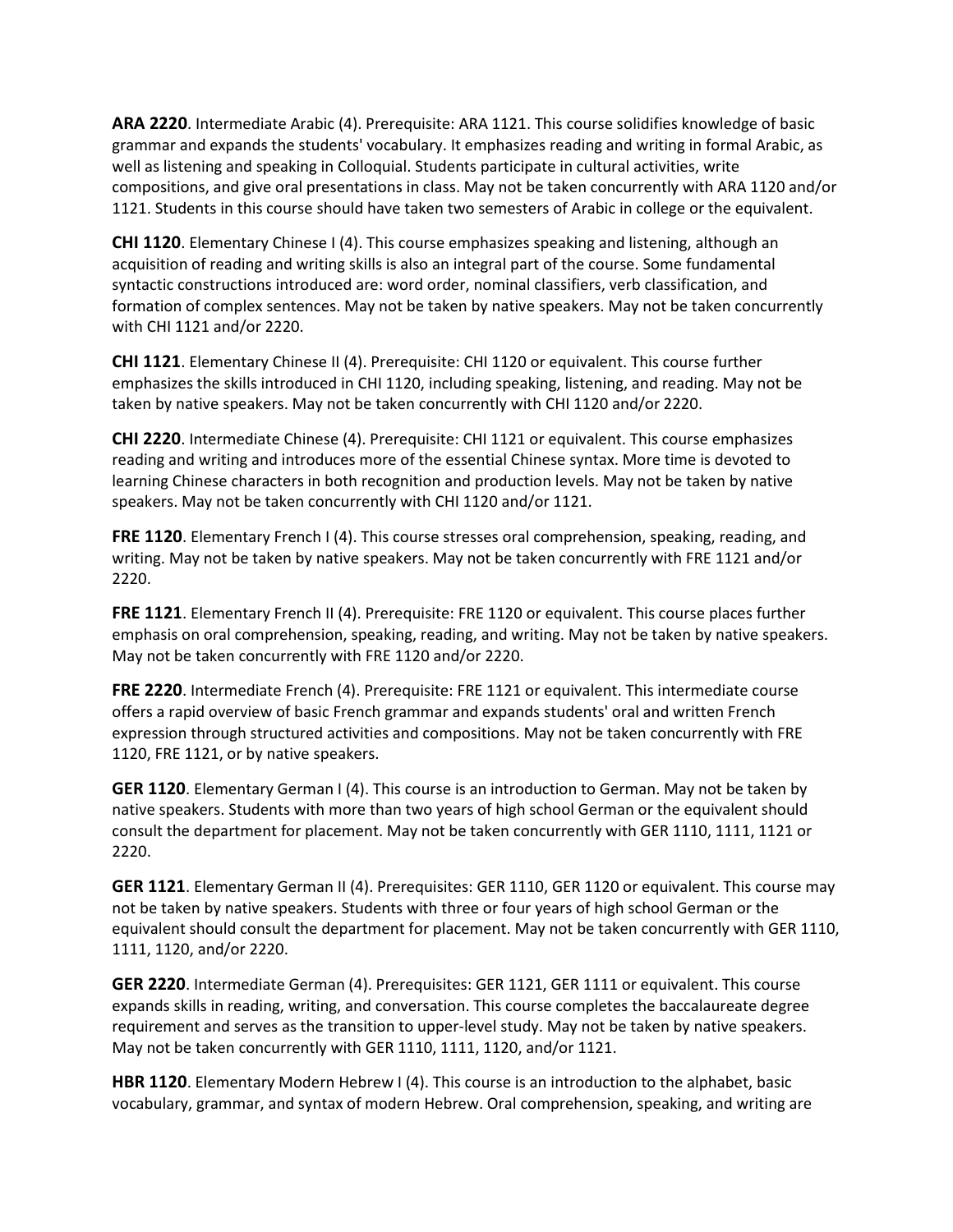emphasized through a communicative approach. Students are also introduced to modern Israeli culture. No previous knowledge required. May not be taken by native speakers. May not be taken concurrently with HBR 1121 and/or 2220.

**HBR 1121**. Elementary Modern Hebrew II (4). Prerequisite: HBR 1120 or equivalent. This course continues the introduction to modern Hebrew begun in HBR 1120. Cultural orientation and the practical use of Hebrew in meaningful situations. Oral comprehension, speaking, and writing are emphasized through a communicative approach. May not be taken by native speakers. May not be taken concurrently with HBR 1120 and/or 2220.

**HBR 2220**. Intermediate Modern Hebrew (4). Prerequisites: HBR 1120 and HBR 1121 or equivalent. This course is an introduction to modern Hebrew prose (fiction and non-fiction) as well as the continued development of speaking, listening, writing, and grammatical skills. May not be taken by native speakers. May not be taken concurrently with HBR 1120 and/or 1121. Completion of this course fulfills the foreign language requirement for the College of Arts and Sciences.

**ITA 1120**. Elementary Italian I (4). This introductory course gives the student basic grammatical structures to enable speaking, understanding, reading, and writing at the elementary level. May not be taken by native speakers. May not be taken concurrently with ITA 1111, 1121, and/or 2220.

**ITA 1121**. Elementary Italian II (4). Prerequisite: ITA 1120 or equivalent. This course builds upon the student's ability to speak, understand, read, and write Italian at an elementary level. May not be taken by native speakers. May not be taken concurrently with ITA 1111, 1120 and/or 2220.

**ITA 2220**. Reading and Conversation (4). Prerequisite: ITA 1111 or ITA 1121. This course stresses skills in reading and conversational Italian at the second-year level. Readings are supported by discussions of the materials. This course completes the baccalaureate degree requirement. May not be taken concurrently with ITA 1111, 1120, and/or 1121. May not be taken by native speakers.

**JPN 1120**. Elementary Japanese I (4). This course stresses speaking and listening, although the acquisition of reading and writing skills is also an integral part of the course. Some fundamental syntactic and morphological points introduced are word order, nominal particles, verbal endings, verb classification, speech levels, and the formation of some complex sentences. In addition, an introduction is given to the Japanese syllabaries and kanji. May not be taken by native speakers. May not be taken concurrently with JPN 1121, 2220 and/or 2300.

**JPN 1121**. Elementary Japanese II (4). Prerequisite: JPN 1120 or equivalent. This course continues to stress speaking, reading, listening, and writing skills using the syntactic and morphological points introduced in JPN 1120. Further study is made of the Japanese syllabaries and kanji. May not be taken by native speakers. May not be taken concurrently with JPN 1120, 2220 and/or 2300.

**JPN 2220**. Intermediate Reading and Conversation (4). Prerequisite: JPN 1121 or equivalent. May not be taken by native speakers. This course continues to emphasize speaking and listening and introduces more of the essentials of Japanese syntax. In this course more time is devoted to reading and writing. About 400 kanji are introduced. May not be taken concurrently with JPN 1120, 1121 and/or 2300.

**LAT 1120.** Beginning Latin I (4)**.** This course is an introduction to the basic grammar and syntax of classical Latin. Meets the foreign language requirement for the BA degree. No language laboratory required.